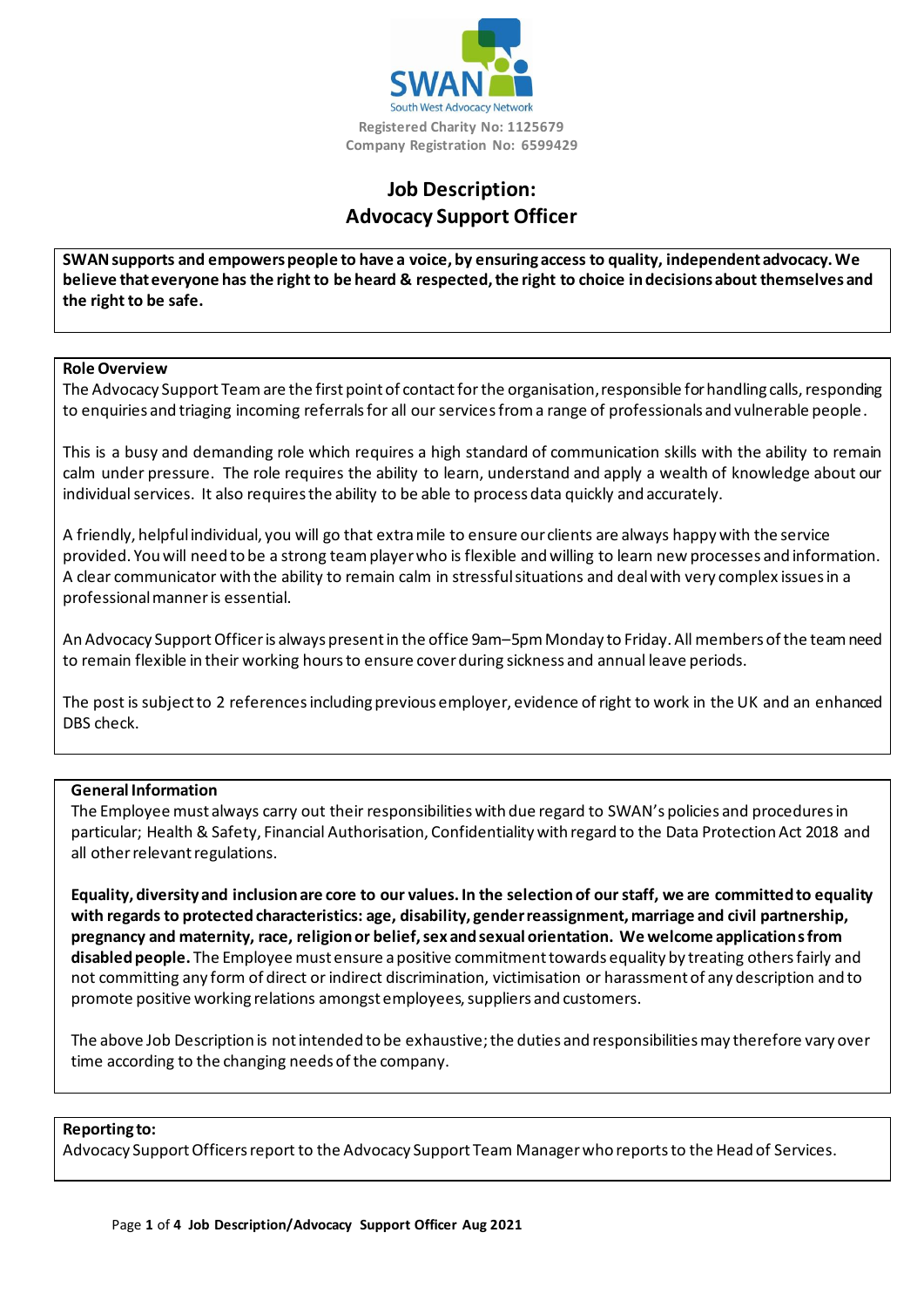

### **Duties and Responsibilities**

- Receive all incoming referrals via telephone and email
- Accurately record all essential information on SWAN's client database
- Provide assistance, advice and information about specialist advocacy services.
- Provide information and signposting to other organisations
- Triage and process complex referrals across all organisation and partner services
- Deal with all enquirers in a friendly, professional, and helpful manner
- Manage challenging communications from distressed and/or vulnerable clients and recognise when to consult with and/or escalate calls to the Advocacy Support Team Manager
- Ensure consent and confidentiality protocols are adhered to and the referral processes are managed in the appropriate manner
- Timely and accurately record data
- Act as first point of call to advocates in the field who may need assistance
- Promote the rights, equality, diversity and needs of all by ensuring they are respected and valued as individuals
- Print and bind Living Well Plans
- Administration of incoming and outgoing post
- Greet visitors to the office
- Admin associated with the Independent Mental Capacity Act role
- Additional administrative tasks, as necessary
- Respond to lone working issues, when necessary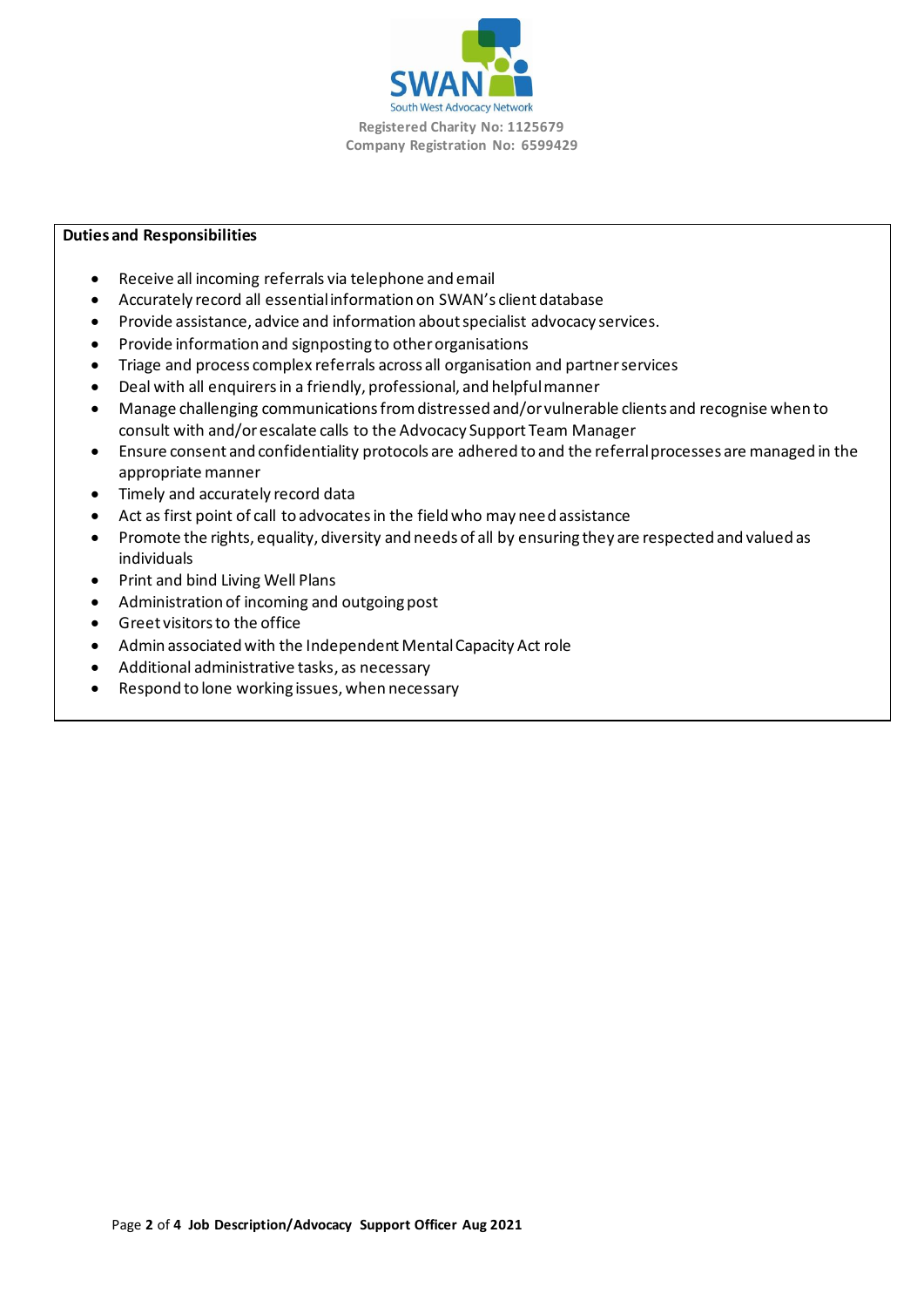

# **Person Specification: Advocacy Support Officer**

### **Qualification requirements**

Willingness to undertake Independent Advocacy (City & Guilds level 3 or 4) training, with the opportunity to work towards the formal qualification.

## **Skills, experience or knowledge required for the role**

- Working with people who are described as vulnerable, orwho have additionalsupport needs
- Communication skills suitable for a wide variety of people, some of whom may have learning
- disabilities, physical disabilities, mentalhealth issues orhave been assessed aslacking capacity
- Managingwork time and work priorities,managing pressure and delivering on deadlines
- Use of technology, including data bases and telephony systems
- Ability to input data quickly and accurately
- Ability to remain calm under pressure and whilst dealing with complex issues in a sensitive manner
- Working individually but acknowledging the importance of being part of a team
- Managing work time and work priorities and delivering on deadlines
- Willingness to undertake training in advocacy and learn new processes and information on an ongoing basis
- A commitment to the belief that everyone has a right to be heard, have choice and control, tobe safe fromharm and to live the life they choose

### **Desirable**

- Knowledge of the Acts governing best practice: Care Act, Mental Capacity Act and Mental Health Act
- Knowledge of all types of advocacy

### **Attributes needed**

Advocacy Support Officers are expected to always uphold the organisation's principles and values and to contribute towards building and maintaining a culture of trust and personal responsibility through their behaviours.

The personal attributes needed to succeed in the role and contribute to the organisation's culture are as follows:

### **Communication skills**

- Ability to adapt communication style depending on audience
- Communicates wellon a1-2-1 basis using different questioning and listening skills
- Seeks and interpretsinformation accurately
- Understandsinstructions

### **Decision making**

- Able to makes decisions which are consistent
- Able to consider a variety of alternatives before making a decision
- Takes personal responsibility for all decisions
- Supports collaborative decision making